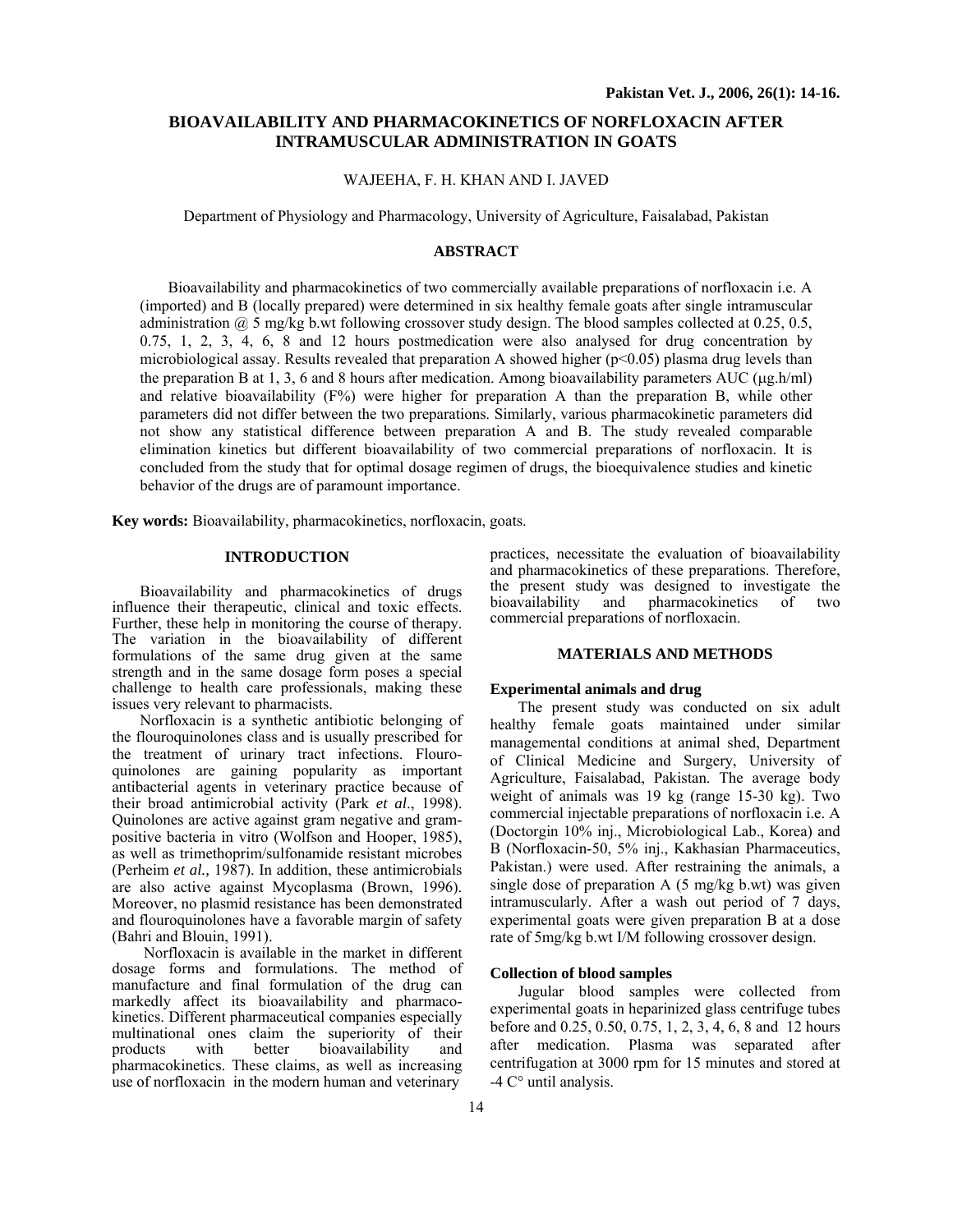### **Analytical method**

Norfloxacin concentrations in plasma were determined by microbiological assay according to disc agar diffusion method, as described by Arret *et al.* (1971) and Shungu *et al.* (1983), using *Bacillus substilis* as a sensitive organism. Bioavailability and kinetic parameters i.e. area under curve (AUC), absorption rate constant  $(K_{ab})$ , absorption half life  $(T1/2_{ab})$ , peak concentration ( $C_{\text{max}}$ ), time to peak concentration ( $T_{\text{max}}$ ), relative bioavailability (F%), total body clearance (ClB), volume of distribution (V<sub>d</sub>), distribution half life (T<sub>1/2α</sub>), elimination half life (T<sub>1/2β</sub>), elimination rate constant (K<sub>el</sub>), drug transfer rate constant  $(K_{12})$  and  $(K_{21})$  and mean residance time (MRT) were calculated by using computer software MW\Pharm Version 3.02.

#### **Statistical analysis**

Mean values  $(\pm$  SD) for the concentrations, bioavialability and pharmacokinetics of two preparations of norfloxacine were computed. The data were further subjected to parametric comparison between two groups using Mini-tab computer programme (descriptive statistics t-test).

### **RESULTS AND DISCUSSION**

The mean  $(\pm SD)$  norfloxacin plasma concentrations at various time intervals after intramuscular administration of equal single doses of two commercial norfloxacin preparations A and B are shown in Table 1 and Fig. 1. The values of bioavailability parameters, which describe the rate and extent of absorption of a drug from the site of administration into the blood, are shown in the Table 2. The values of pharmacokinetic parameters which describe disposition of the drug in the body are given in Table 3.

Following an intramuscular administration, the preparation A gave higher drug plasma levels than preparation B. However, these plasma levels were only significantly higher at 1, 3, 6 and 8 hours post medication. The mean  $(\pm SD)$  area under concentration

**Table 1: Mean (**±**SD) plasma concentrations (**µ**g/ml) of two preparations of norfloxacin after I/M administration (5 mg/kg) in goats** 

| $(5 \text{ mg/kg})$ in goats |                      |                               |
|------------------------------|----------------------|-------------------------------|
| <b>Time</b><br>(hrs)         | <b>Preparation A</b> | <b>Preparation B</b>          |
| 0.25                         | $1.16 \pm 0.47$      | $1.03 \pm 0.40^{N}$           |
| 0.50                         | $1.60 \pm 0.46$      | $1.60 \pm 0.52$ <sup>NS</sup> |
| 0.75                         | $2.70 \pm 0.25$      | $2.31 \pm 0.83$ <sup>NS</sup> |
| 1.00                         | $2.30 \pm 0.60$      | $1.74 \pm 0.550*$             |
| 2.00                         | $1.33 \pm 0.28$      | $1.17 \pm 0.02$ <sup>NS</sup> |
| 3.00                         | $1.01 \pm 0.19$      | $0.55 \pm 0.510*$             |
| 4.00                         | $0.73 \pm 0.21$      | $0.35 \pm 0.13$ <sup>NS</sup> |
| 6.00                         | $0.49 \pm 0.51$      | $0.18 \pm 0.08**$             |
| 8.00                         | $0.33 \pm 0.43$      | $0.12 \pm 0.05**$             |

 $NS = Non significant,$ 

 $*$  = Significant at P<0.05,

 $***$  = Significant at P<0.01.



## **Fig. 1: Mean plasma concentrations of preparations A and B versus time after I/M administrations (5 mg/kg) in goats.**

versus time curve (AUC) of preparation A  $(7.57 \pm 1.10)$  $\mu$ g.h/ml) was significantly higher (P<0.01) than 5. 05  $\pm$ 1.50  $\mu$ g.h/ml for preparation B. The value of F (%) was also significantly higher (P<0.05) for preparation A than preparation B. However, other parameters of bioavailability did not differ between the two preparations.

It may be revealed from the bioavailability parameters that the rate of absorption of norfloxacin from preparation A was higher than that from preparation B. The preparation A also gave more than 100% relative bioavailability as compared to 66.90% for preparation B. The higher values of relative bioavailability and extent of absorption of the drug indicates that preparation A has different bioavailability from preparations B. Such variations could be attributed to pharmaceutical factors involved during production of the two preparations.

The mean  $(\pm SD)$  values of various pharmacokinetics parameters given in the Table 3 did not differ significantly between two preparations of norfloxacin. The apparent volume of distribution (Vd) relates the drug concentration in plasma to the total amount of drug in the body after the distribution equilibrium has been attained. The mean values for Vd for preparation A and B were  $3.37 \pm 0.62$ and  $7.43 \pm 4.86$  L/kg, respectively.

Body clearance (ClB) represents the sum of metabolic and excretery processes and is the volume of blood completely cleared of a drug in a unit time. The mean ClB values for preparation A and preparation B were  $0.55 \pm 0.20$  and  $0.96 \pm 0.36$  L/h/kg, respectively.

The mean values of elimination half life  $(T\frac{1}{2}\beta)$  for preparations A and B were  $4.60 \pm 1.63$  and  $5.24 \pm 1.98$ hrs, respectively. However, the half life of the drug recorded in the present study is longer than 3.5 hrs reported in dogs (Brown *et al.*, 1990) and shorter than 9.25 hrs reported in man (Seth *et al.*, 1995)